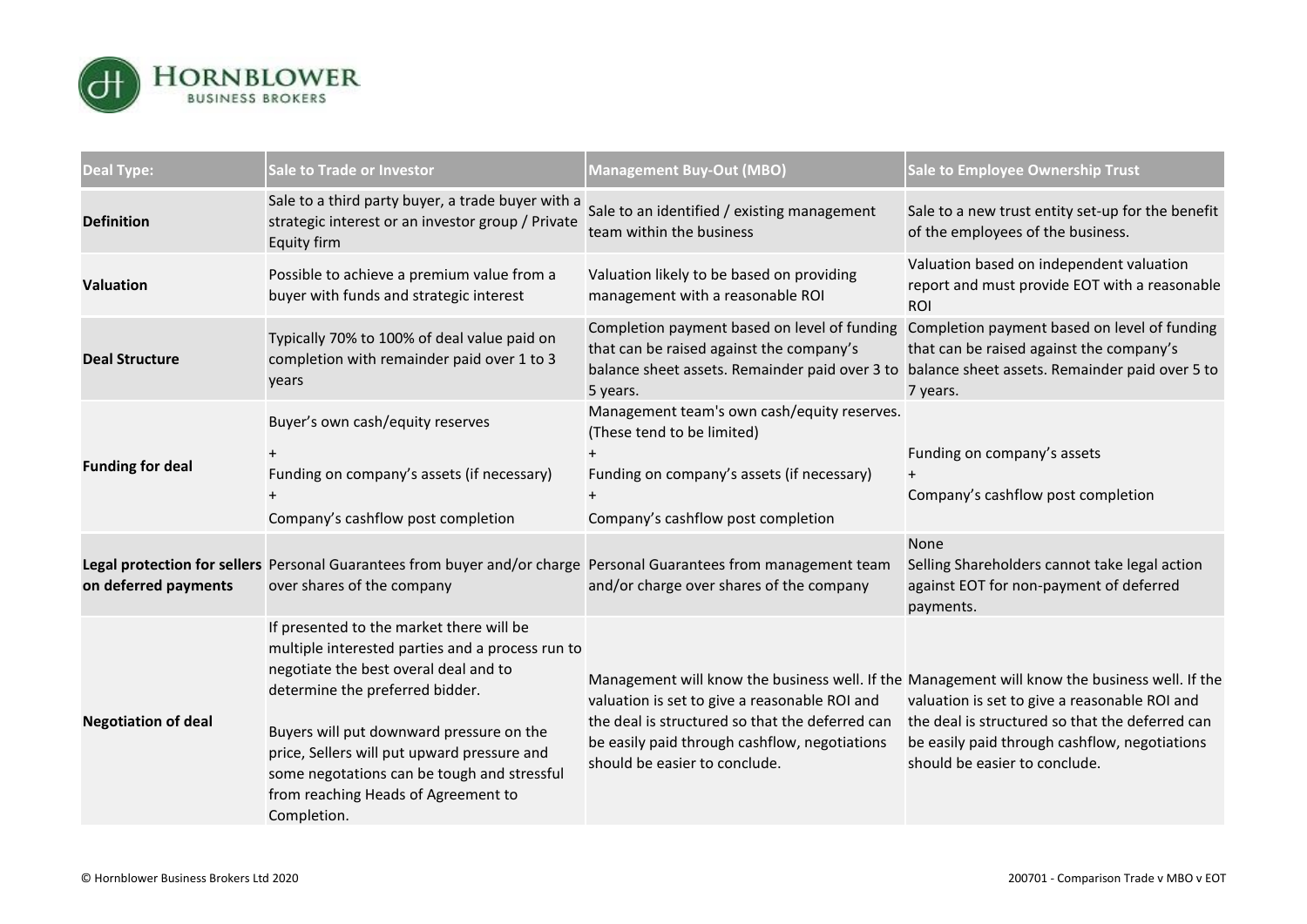

| <b>Deal Type:</b>                | <b>Sale to Trade or Investor</b>                                                                                        | <b>Management Buy-Out (MBO)</b>                                                                                                   | <b>Sale to Employee Ownership Trust</b>                                                                         |
|----------------------------------|-------------------------------------------------------------------------------------------------------------------------|-----------------------------------------------------------------------------------------------------------------------------------|-----------------------------------------------------------------------------------------------------------------|
| <b>Due Diligence (DD)</b>        | Financial, Commercial and Legal DD will be<br>required and scrutinised by the buyer and their<br>professional advisors. | Financial and Legal DD will be required by the<br>management team and their professional<br>advisors.                             | Financial and Legal DD will be required for the<br>EOT and their professional advisors.                         |
|                                  | There will be more questioning as the buyers<br>will be new to your business.                                           | The level of scrutiny and questioning is likely to<br>be less as the management will know the<br>business well.                   | The level of scrutiny and questioning is likely to<br>be less as the management will know the<br>business well. |
| <b>Legal transaction</b>         |                                                                                                                         |                                                                                                                                   | The following legal contracts/documents will<br>need to be agreed :                                             |
|                                  | The following legal contracts/documents will<br>need to be agreed with the buyer:                                       | The following legal contracts/documents will<br>need to be agreed with the management team:                                       | - Trust set-up and rules of engagement                                                                          |
|                                  | - Share Purchase Agreement - including<br>detailed warranties and indemnities                                           | - Share Purchase Agreement - including<br>detailed warranties and indemnities                                                     | - Share Purchase Agreement - including<br>detailed warranties and indemnities                                   |
|                                  | - Consultancy Contract for your involvement<br>during the handover                                                      | - Consultancy Contract for your involvement<br>during the handover                                                                | - Consultancy Contract for your involvement<br>post sale                                                        |
|                                  | - Disclosure Letter - statement of what you<br>have told the buyer, in particular any ongoing<br>issues                 | - Disclosure Letter - statement of what you<br>have told the management about the business<br>if unknown to them already          | - Disclosure Letter - statement of what you<br>have told the buyer, in particular any ongoing<br>issues         |
|                                  |                                                                                                                         |                                                                                                                                   | - Updated/new employee contracts +<br>shareholder/employee ownership agreements<br>for all employees            |
| Tax on sale of company<br>shares | Capital Gains Tax (CGT) of 10% with<br>Entrepreneurs' Relief on the first £1m, full CGT<br>on the remainder.            | Capital Gains Tax (CGT) of 10% with<br>Entrepreneurs' Relief on the first £1m of the<br>consideration, full CGT on the remainder. | Capital Gains Tax (CGT) of 0% on entire<br>consideration                                                        |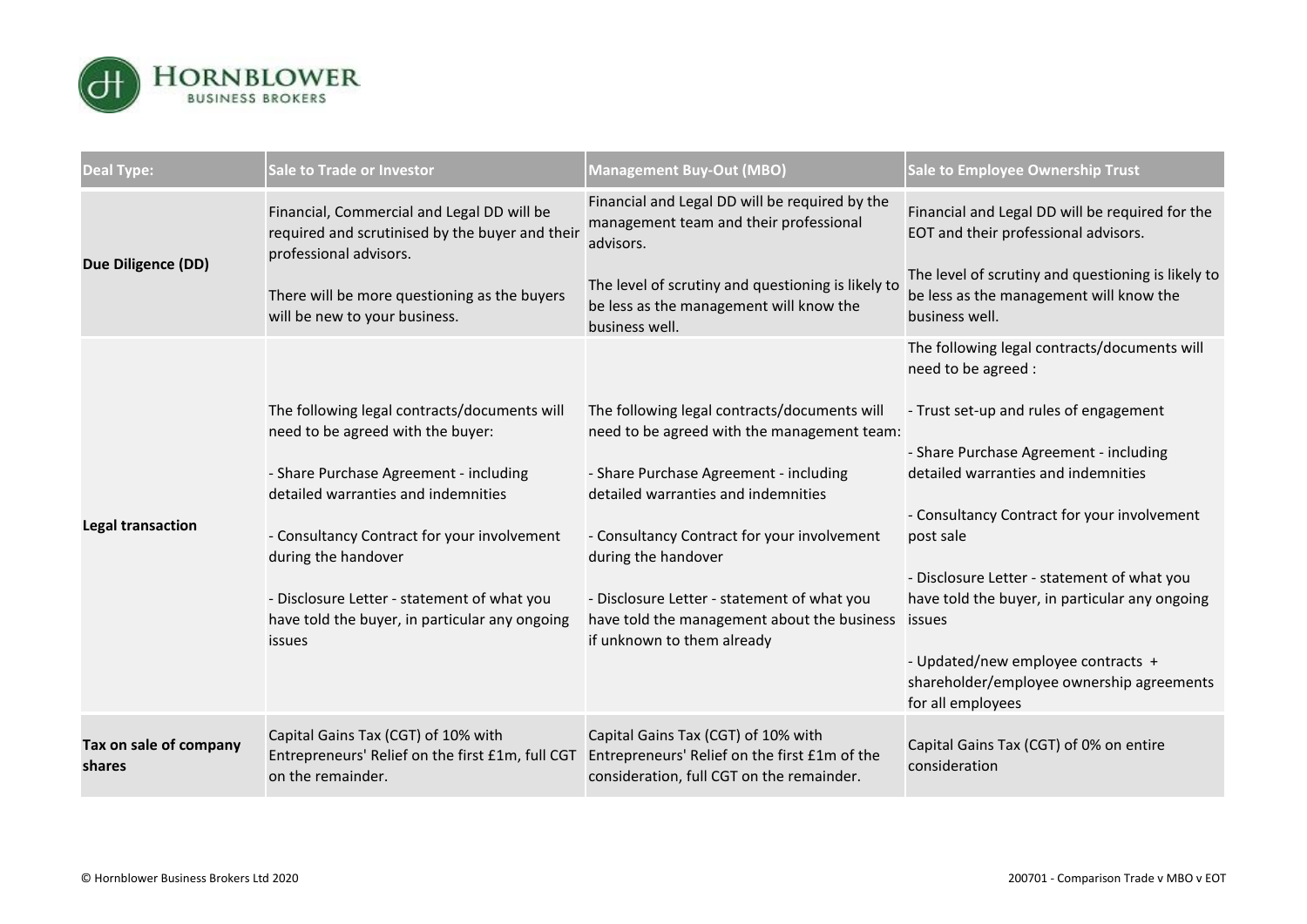

| <b>Deal Type:</b>                                                                  | <b>Sale to Trade or Investor</b>                                                                                                                                                                                                                                                                                                                 | <b>Management Buy-Out (MBO)</b>                                                                                                                                                          | Sale to Employee Ownership Trust                                                                                                                                                                                                                             |
|------------------------------------------------------------------------------------|--------------------------------------------------------------------------------------------------------------------------------------------------------------------------------------------------------------------------------------------------------------------------------------------------------------------------------------------------|------------------------------------------------------------------------------------------------------------------------------------------------------------------------------------------|--------------------------------------------------------------------------------------------------------------------------------------------------------------------------------------------------------------------------------------------------------------|
| Who runs the business<br>post sale? (Assuming a<br>majority or 100% share<br>sale) | The buyer                                                                                                                                                                                                                                                                                                                                        | The management team                                                                                                                                                                      | The existing management team overseen by<br>the EOT board of trustees.                                                                                                                                                                                       |
| Top 3 benefits for sellers                                                         | 1. If the business is well-established and in a<br>desirable sector, selling to a trade buyer or<br>investor is likely to achieve the best deal value<br>and structure.<br>2. Buyer will address any succession issues with<br>their own team or new hires.<br>3. Buyer will bring external resources and<br>growth opportunties to the company. | 1. No need to run a process to find an external<br>buyer.<br>2. Management team takes on responsibility<br>for the ongoing running of the business.<br>3. Less upheaval for the company. | 1. No need to run a process to find an external<br>buyer.<br>2. Management team takes on responsibility<br>for the ongoing running of the business, and<br>succession can be managed over time.<br>3. Passing on a legacy and security for the<br>employees. |
| <b>Benefits for employees</b>                                                      | New career opportunities within the buyer's<br>management structure and wider organisation                                                                                                                                                                                                                                                       | Management take on ownership<br>responsibilities and rewards.                                                                                                                            | Ongoing job security and opportunities within<br>the company and share of profits of which first<br>£3600 is tax free.<br>Employee owned companies have been shown<br>to achieve more sustainable growth.                                                    |